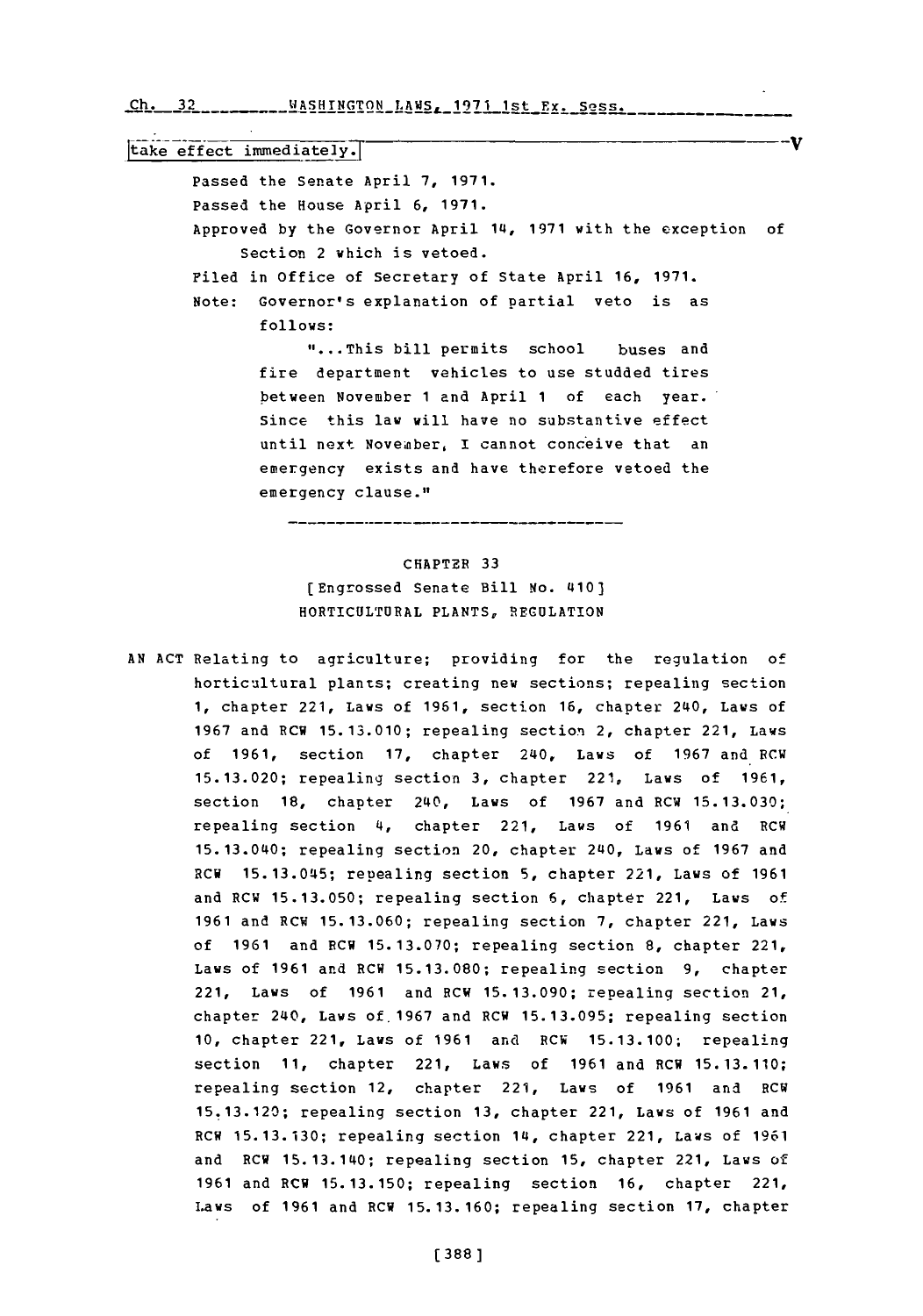221, Laws of 1961 and RCW 15.13.170; repealing section 18, chapter 221, Laws of 1961 and RCW 15.13.180; repealing section<br>19, chapter 221, Laws of 1961 and RCW 15.13.190; repealing section 20, chapter 221, Laws of **1961,** section **19,** chapter 240, Laws of **1967** and RCW **15.13.200;** repealing section 21, chapter 221, Laws of **1961** and RCW **15.13.210;** repealing section 22, chapter 221, laws of **1961** and RCF **15.13.900;** repealing section **23,** chapter 221, Laws of **1961** and RCW **15.13.910;** prescribing penalties; and declaring an effective date.

BE IT **ENACTED** BY THE **LEGISLATURE** OF THE **STATE** OF **WASHINGTON:**

NEW SECTION. Section 1. For the purpose of this act:

(1) "Department" means the department of agriculture of the state of Washington.

(2) "Director" means the director of the department or his duly appointed representative.

(3) "Person" means a natural person, individual, firm, partmership, corporation, company, society and association, and every officer, agent or employee thereof.

**(L4)** "Horticultural plant" includes, but is not limited to, any horticultural, floricultural, viticultural, and olericultural plant, for plantihg, propagation or ornamentation growing or otherwise, including cut plant material.

(5) "Horticultural facilities" means, but is not limited to, the premises where horticultural plants and/or cut plant material are grown, stored, handled or delivered for sale or transportation, and all vehicles and equipment, whether aerial or surface, used to transport such horticultural plants and/or cat plant material.

**(6)** "Plant pests" means, but is not limited to any living stage of any insects, mites, nematodes, slugs, snails, protozoa, or other invertebrate animals, bacteria, fungi, other parasitic plants, weeds, or reproductive parts thereof, viruses or any organisms similar to or allied with any of the foregoing, or any infectious substance, which can directly or indirectly injure or cause disease or damage in any plant or parts thereof, cr any processed, manufactured, or other products of plants.

**(7)** "Inspection and/or certification" means, but is not limited to, the inspection of any horticultural plants and/or cut plant material at any time prior to, during, or subsequent to harvest, or sale, **by** the director, and the issuance **by** him of a written certificate statiag the grades, classifications, and if such horticultural plants and/or cut plant material are free of plant pests and in compliance with all the provisions of this act and rules adopted hereunder.

**(8)** "Nursery dealer" means any person who sells, holds for sale, or offers for sale, or plants, grows, receives, or handles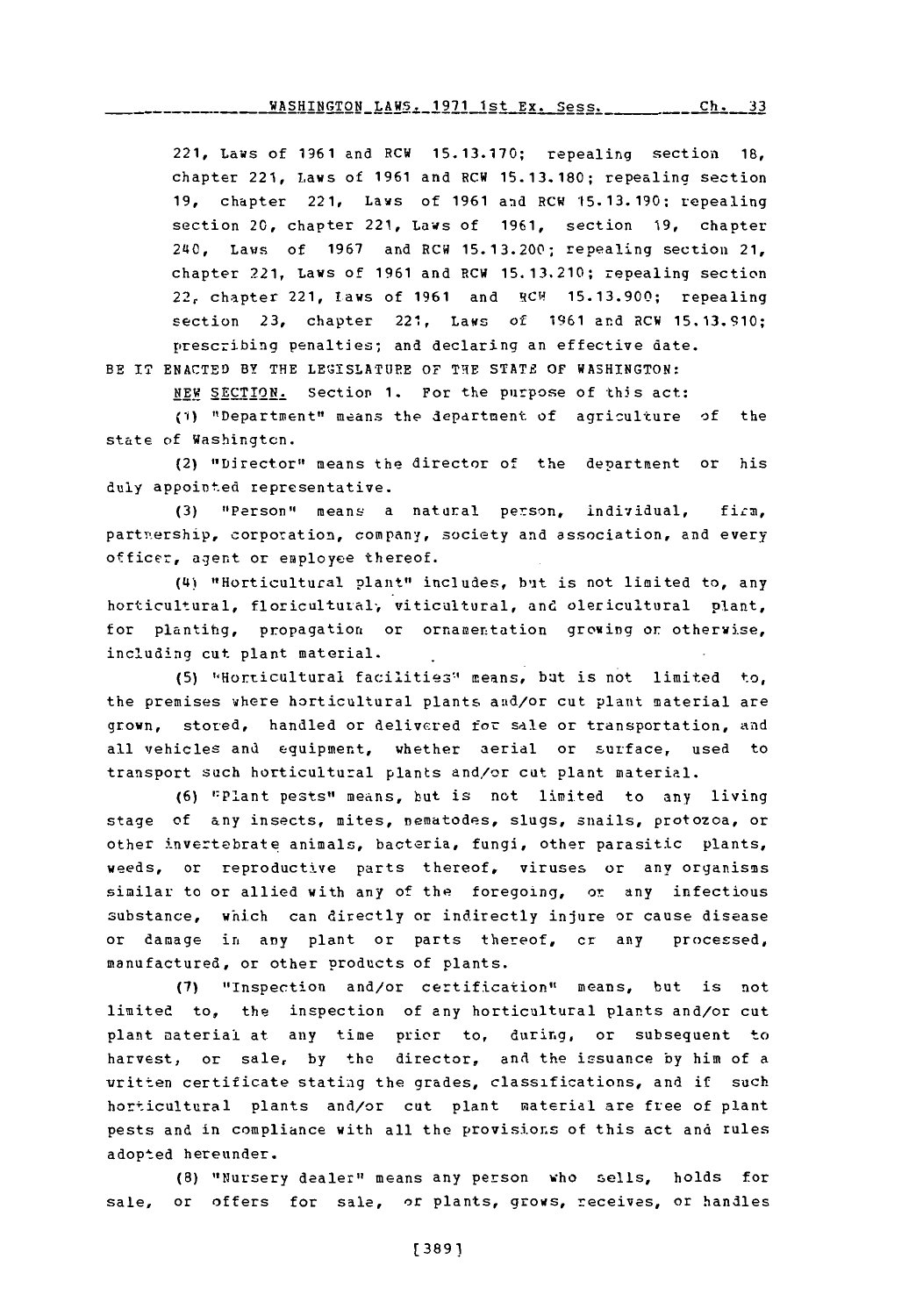Ch. 33 \_\_\_\_\_\_\_\_ WASHINGTON LAWS, 1971 1st Ex. Sess.

horticultural plants and/or cut plant material, including turf for<br>sale or for planting, including lawns, for another person including any person who uses horticultural plants of another article or

product.

**(9)** "Sell" means to sell, hold for sale, offer for sale, handle, or to use as an inducement for the sale of another article or product.

**NEW SECTION.** Sec. 2. The director shall enforce the provisions of this act and he may adopt any rule necessary to carry out its purpose and provisions including but not limited to the following:

**(1)** The director may adopt rules establishing grades and/or classifications for any horticultural plant and/or cut plant material and standards for such grades and/or classifications.

(2) The director may adopt rules for the inspection and/or certification of any horticultural plant and/or cut plant material as to variety, quality, size and freedom from plant pests.

**(3)** The director shall adopt rules establishing fees for inspection of horticultural plants and/or cut plant material and methods of collection thereof.

(14) The director shall when adopting rules or regulations under the provisions of this act, hold a public hearing and satisfy all the requirements of chapter 34.04 RCW (administrative procedure act) as enacted or hereafter amended, concerning the adoption of rules and regulations.

**NEW** SECTION. Sec. **3.** The provisions of this act relating to licensing shall not apply to persons making casual or isolated sales nor to any garden club or charitable nonprofit association conducting not more than three sales per year for not more than four consecutive days each of horticultural plants as defined in section **1** of this act and which are grown **by** or donated to its members: PROVIDED, That such club or association shall apply to the director for a permit to conduct such sale. **A** two dollar fee shall be assessed for such permit.

**All** horticultural plants sold under such a permit issued **by** the director shall be subject to all the other provisions of this act except licensing as set forth herein.

NEW SECTION. Sec. 4. No person shall act as a nursery dealer without a license for each place of business where horticultural plants are sold. Any person applying for such a license shall file an application with the director on or before July 1st of each year. Such application shall be accompanied **by** a license fee of twenty-five dollars. Such license shall expire on June 30th following issuance unless it has been revoked or suspended prior thereto **by** the director for cause. Each such license shall be posted in a conspicuous place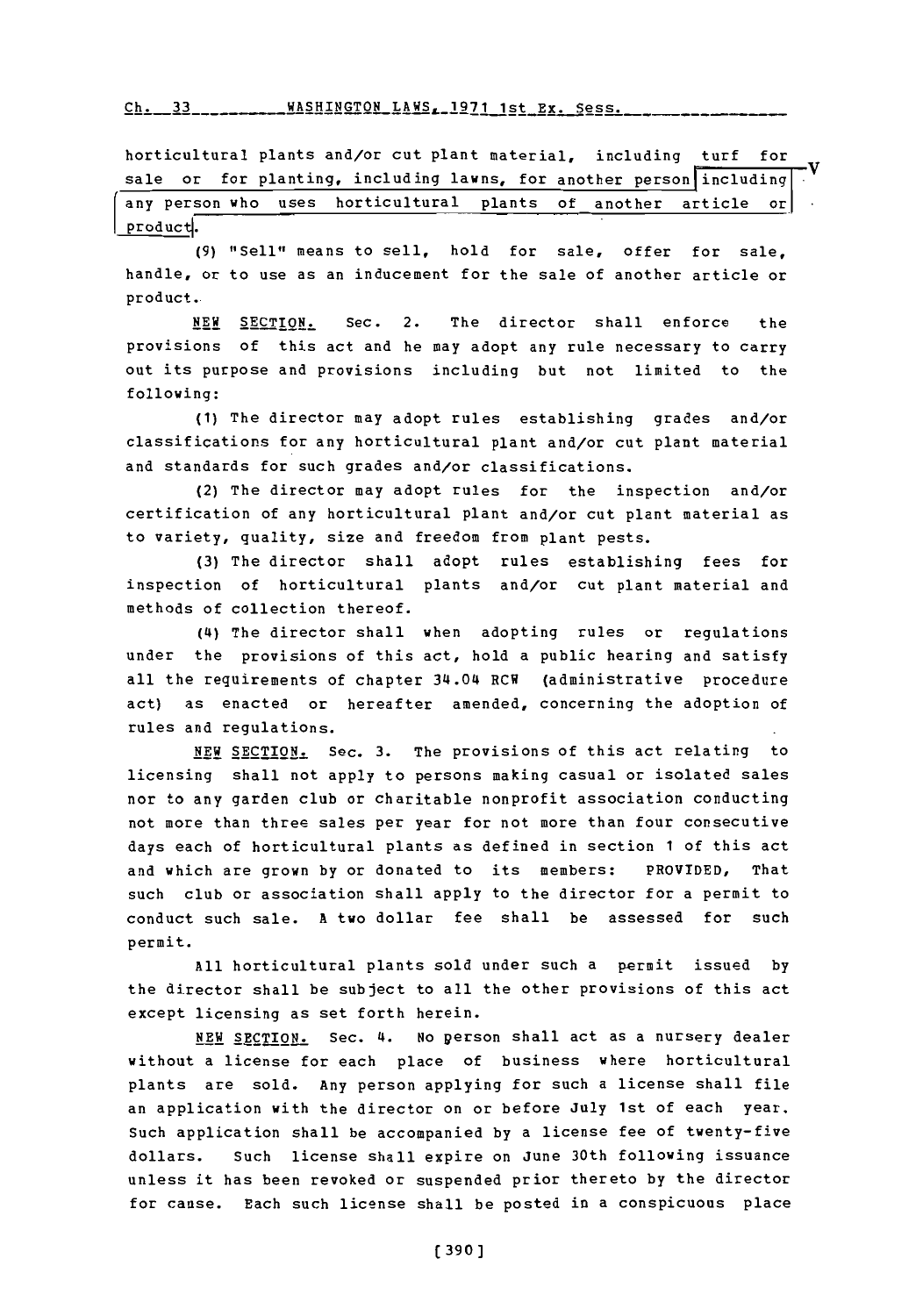open to the public in the location for which it was issued.

**NEW SECTION.** Sec. **5. If** any application for renewal of nursery dealer license is not filed prior to July 1st in any year, an additional charge of fifty percent shall be assessed and added to the original fee and shall be paid **by** the applicant before the renewal license shall be issued: PROVIDED, That such additional assessment shall not apply if the applicant furnishes an affidavit certifying that he has not acted as a nursery dealer subsequent to the expiration of his prior license.

**NEW SECTION.** Sec. **6.** Application for a license shall be on a form prescribed **by** the director and shall include:

**(1)** The full name of the person applying for such license and if the applicant is an individual, receiver, trustee, firm, partnership, association, or corporation, the full name of each member of the firm or partnership, or the names of the officers of the association or corporation shall be given in the application.

(2) The principal business address of the applicant in the state and elsewhere.

**(3)** The address for the location or locations for which the licenses are being applied.

(4i) The names of the persons authorized to receive and accept service of summons and legal notices of all kinds for the applicant.

**(5)** Any other necessary information prescribed **by** the director.

NEW SECTION. Sec. 7. (1) There is hereby levied an annual assessment of one percent on the gross sale price of the wholesale market value for all fruit trees, fruit tree seedlings, and fruit tree rootstock sold within the state or shipped from the state of Washington **by** any licensed nursery dealer during any license period, as set forth in this act: PROVIDED, That the director may subsequent to a hearing, on or after this act has been in effect for a period of two years, reduce such assessment to conform with the costs necessary to carry out the fruit tree certification and nursery improvement programs specified in section **10** of this act.

Such wholesale market price may be determined **by** the wholesale catalogue price of the seller of such fruit trees, fruit tree seedlings, or fruit tree rootstock or of the shipper moving such fruit trees, fruit tree seedlings, or fruit tree rootstock out of the state. If the seller or shipper do not have a catalogue, then such wholesale market price may be based on the actual selling price or an average wholesale market price. The director in determining such average wholesale market price may use catalogues of various businesses licensed under the provisions of this act or any other reasonable method.

(2) such assessment shall be due and payable at the time the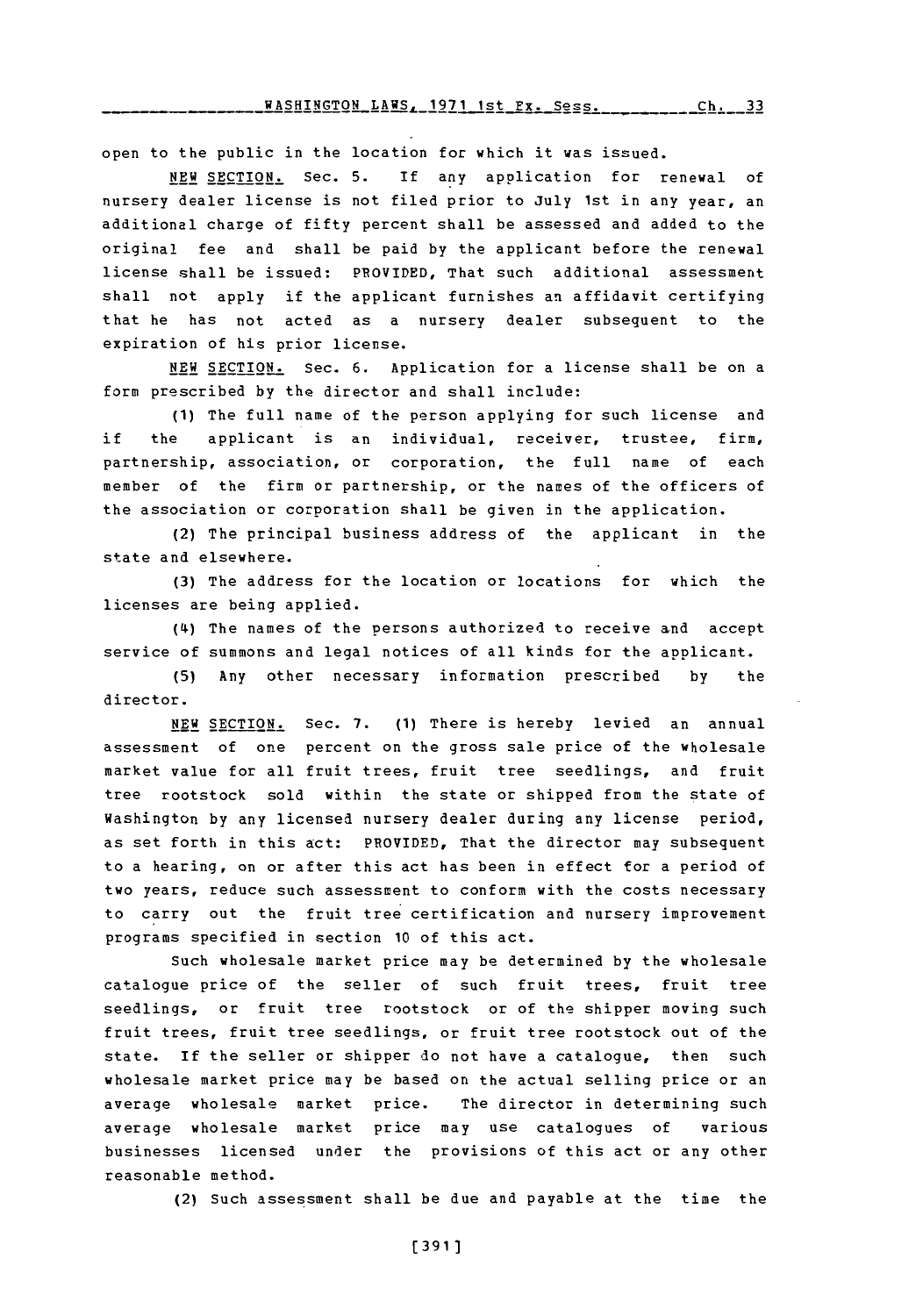**Ch. 33 WASHTNgTON** LAWS. **1971** 1st Ex. Sess.

nursery dealer applies for a license or should have applied for a license as reguired in the provisions of this act.

**(3)** The gross sale period shall be from Jul~y **1** to June **30** of the previous license period.

**NEW** SECTION. Sec. **8.** An advisory committee is hereby established to advise the director in the administration of the fruit tree certification and nursery improvement program.

**(1)** The committee shall consist of three fruit tree nurserymen, one pome fruit producer, and one stone fruit producer, and the director or his designated appointee.

(2) The director shall appoint this committee from the following recommendations: Three names are to be submitted for each position. The Washington state nurserymen's association is to submit names for the fruit tree nurserymen positions. The Washington state horticultural association is to furnish the names for the pome fruit producer and the stone fruit producer.

**(3)** The terms of the members of the committee shall be staggered and the members shall serve a term of three years and until -their successor has been appointed-and gualfied: PROVIDED, That the first appointments to this committee beginning July **30, 1971,** shall be for the following terms:

- (a) Position no. **1** -- fruit tree nurseryman, three year term.
- **(b)** Position no. **3** -- pore fruit producer, three year term.
- (c) Position no. 2 -- fruit tree nurseryman, two year term.
- **(d)** Position no. '4 -- stone fruit producer, one year term.
- (e) Position no. **5** -- fruit tree nurseryman, one year term.

In the event a committee member resigns, is disqualified, or vacates his position on the committee for any other reason the vacancy shall be filled **by** the director under 'the provisions of this section governing appointments.

**NEW SECTION.** Sec. 9. Members of the advisory committee shall be residents of this state, each of whom either individually or as an executive officer of a corporation, firm, or partnership is or has been aztually engaged in fruit tree production as a licensed nursery dealer or producing pome or stone fruits within the state of Washington for a period of five years and has during that period derived a substantial portion of his income from either fruit tree production as a licensed nursery dealer or pome fruit production or stone fruit production as is required **by** the positions noted above.

NEW SECTION. Sec. 10. All fruit tree, fruit tree seedling and fruit tree rootstock assessments shall be paid to the state treasurer to be deposited in the northwest nursery fund account in the general fund for the Washington fruit tree certification and nursery inprovement programs. **All** such assessments shall be used **by** the director for the purposes set forth in the fruit treel

. V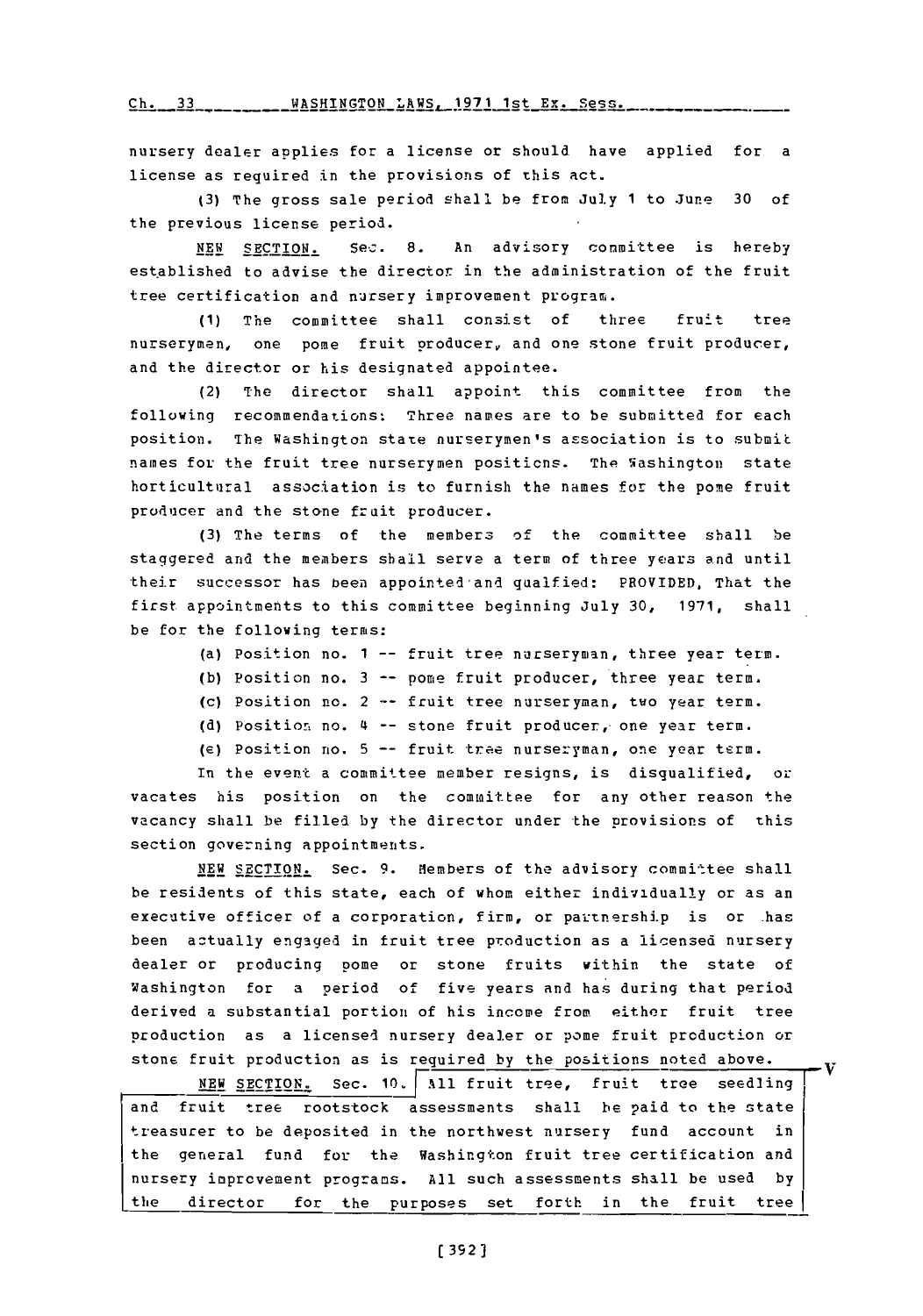WASHINGTON LAWS, 1971 1st Ex. Sess. rh- **33**

certification, chapter 15.14 RCW.

**(1)** There is hereby levied on all delinquent and unpaid assessments a collection charge of twenty percent of the amount due and to be aided thereto for each license period such assessment is delinquent.

(2) The director shall not issue a nursery dealer license to any applicant who has failed to pay any assessment due under the provisions of this act.

**NEW** SECTION. **SEC. 11.** The director may, whenever he determines that an applicant or licensee has violated any provisions of this act, and complying with the notice and hearing requirement and all other provisions of chapter 34.04 FCW, as enacted or hereafter amended, concerning contested cases, deny, suspend or revoke any license issued or which may be issued under the provisions of this act.

**NEW SECTION.** Sec. 12. The director may issue subpoenas to compel the attendance of witnesses and/or production of books, documents, and records in any hearing in the county where the person licensed under this act resides affecting the authority or privilege granted **by** a license issued under the provisions of this act. Witnesses except complaining witnesses, shall be entitled to fees for attendance and travel as provided for in chapter *2.40* RCW, as enacted or hereafter amended.

**NEW** SECTION. Sec. *13.* Any person licensed uader the provisions of this act may request, upon the payment of actual costs to the department as prescribed **by** the director, the services of a horticultural inspector at such licensee's place of business or point of shipment during the shipping season, Subsequent to inspection such horticultural inspector shall issue to such licensee a certificate of inspection in triplicate signed **by** him covering any horticultural Plants which he finds not to be infected with plant pests and in compliance with the provisions of this act and rules adopted hereunder.

NEW SECTION. Sec. 14. The director shall prescribe, in addition to those costs Provided for in section **13** of this act, any other necessary fees to be charged the owner or his agent for the inspection and certification of any horticultural plant subject to the provisions of this act or rules adopted hereunder, and for the inspection and certification when such inspection and certification is performed at the request of any person financially interested in any horticultural plants which are, or are not subject to the provisions of this act or rules adopted hereunder, produced in or imported into this state. The inspection fees provided for in this act shall become due and payable **by** the end of the next business day and if such are not paid within the prescribed time, the director may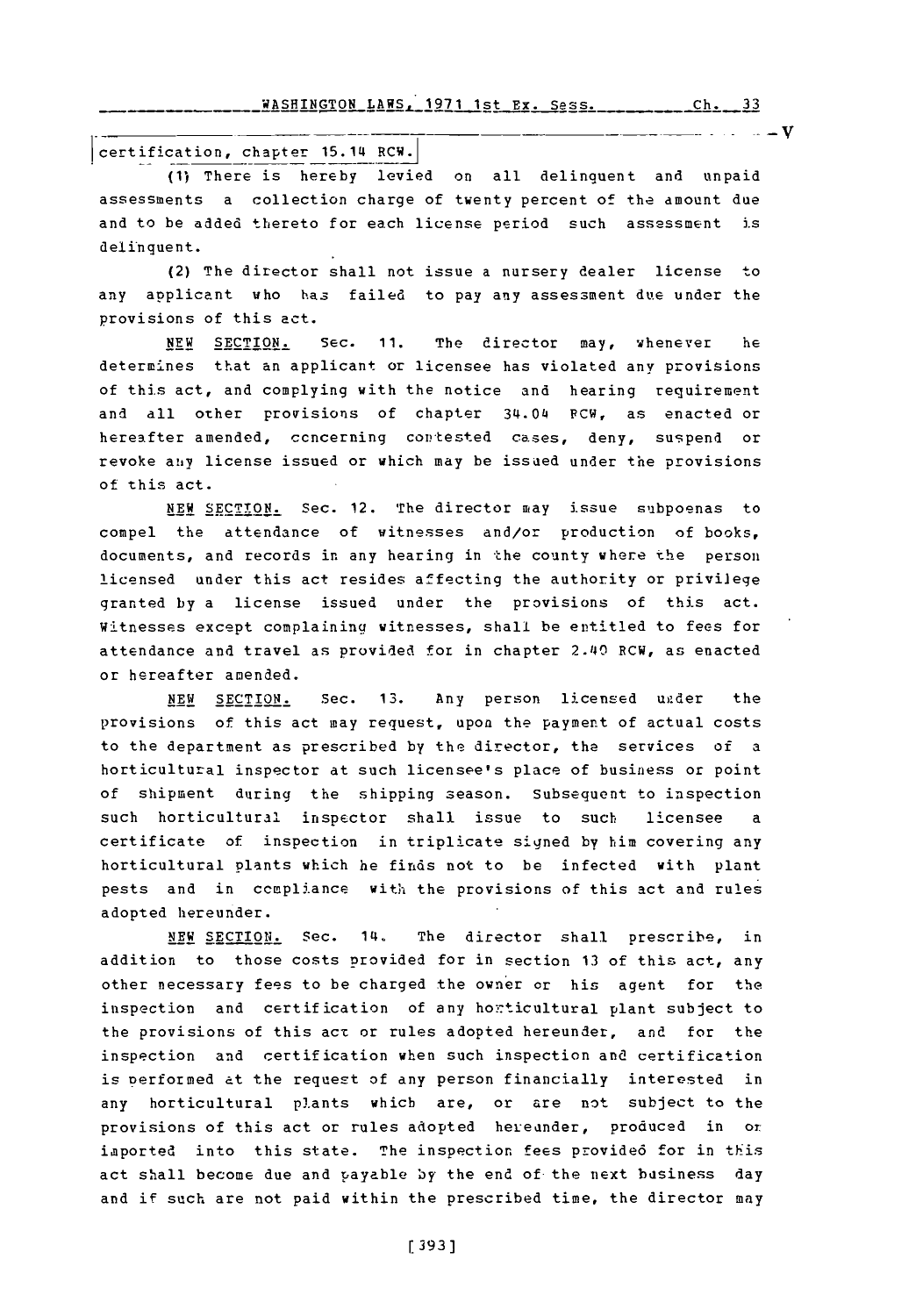rh- 11 WASRTN9TQN LAWS. **1971** 1st **Ex.** Sess.

withdraw inspection or refuse to perform any inspection or certification service for the person in arrears: PPOVIDED, That in such instances the director may demand and collect inspection and certification fees prior to inspecting and certifying any horticultural plants for such person.

**NEW** SECTION. Sec. **15.** It shall be unlawful for any person to sell, ship or transport any horticultural plant in this state unless it is apparently free from plant pests. No person shall sell, ship or transport any horticultural plant in this state unless it meets the requirements of this act or rules adopted hereunder.

NEW **SECTION.** Sec. **16. (1)** It shall be unlawful for any person to ship or deliver any horticultural plant into this state unless such horticultural plant is accompanied **by** an inspection certificate from the state or country of origin stating that such horticultural plant is apparently free of plant pests and in conformance with' not less than the minimal requirements of this act or rules adopted hereunder. The director may require the shipper or receiver to file a copy of the manifest of nursery cargo or shipment of horticultural plants into this state with the director in Olympia, Washington, on or before the date such horticultural plants enter into the state of Washington.

(2) The director may **by** rule require that any or all such horticultural plants delivered or shipped into this state be inspected for conformance with the requirements of this act and rules adopted hereunder, prior to release **by** the person delivering or transporting such horticultural plants into this state even though accompanied **by** acceptable inspection certificates issued **by** the state or country of origin.

**NEW SECTION.** Sec. **17.** Each shipment of horticultural plants transported or shipped into the state and/or offered for retail sale within the state shall be legibly marked or tagged in a conspicuous manner, and shall include the following:

**(1)** The kind of horticultural plant(s).

(2) When plants, other than floricultural products are on display for retail sale, one plant per block shall be tagged as prescribed above. on mixed lots or blocks, each plant shall be tagged as prescribed above.

**(3)** Any other necessary information prescribed, **by** rule, **by** the director. The director may, whenever he finds that any horticultural plant is not properly marked, order it off sale until it is properly marked, or order that it be returned to the consignor for proper marking.

**NEW SECTION.** Sec. **18.** It shall be unlawful for any person:

**(1)** To falsely represent that he is the agent or representative of any nursery dealer in horticultural plants;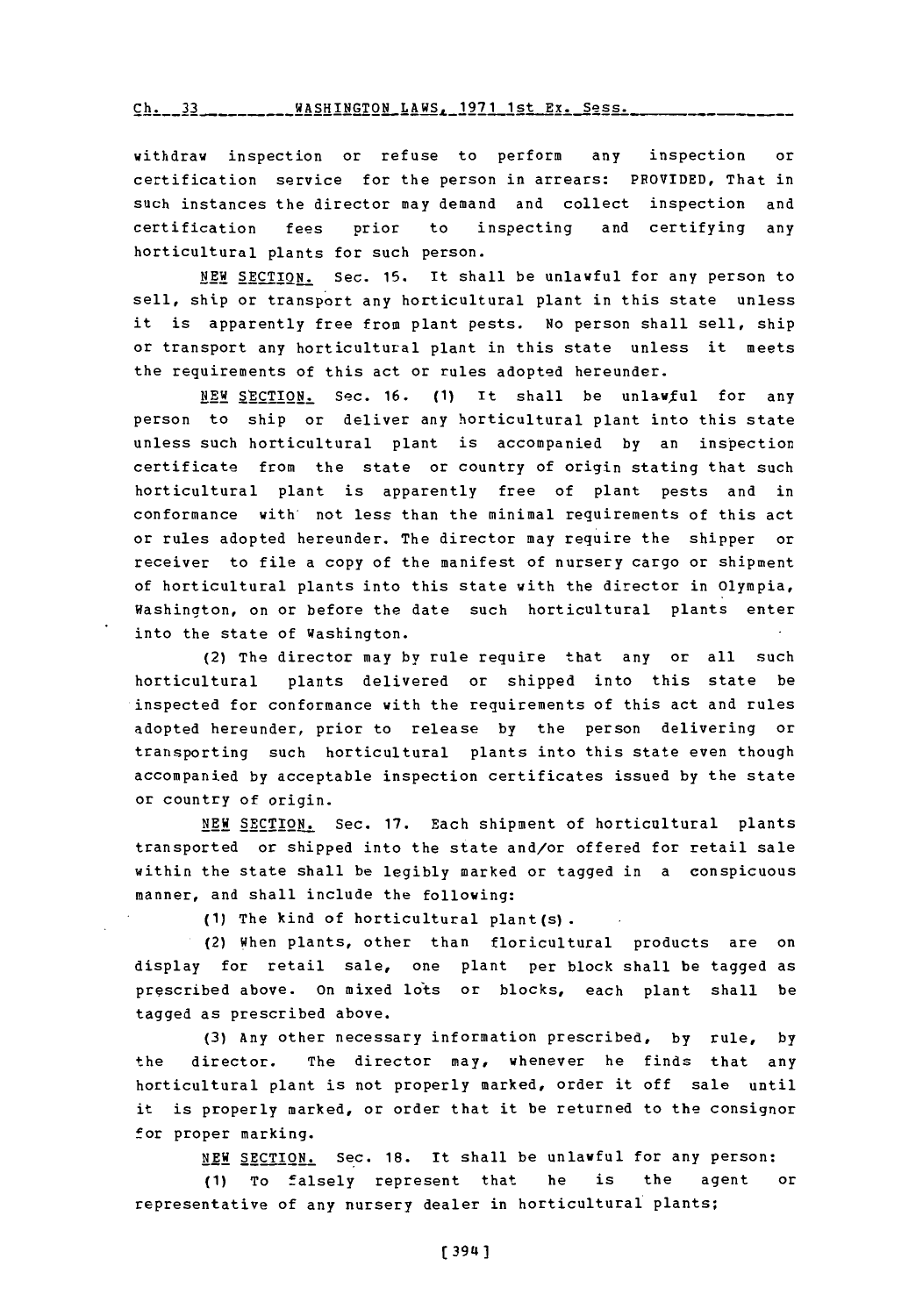WASHINGTON LAWS, **1971** ist Ex. Sess.

(2) To deceive or defraud another in the sale of horticultural plants **by** substituting inferior or different grades from those ordered;

**(3)** To bring into this state any horticultural plants infested with plant pests, or to sell, offer for sale, hold for sale, distribute, ship or deliver any horticultural plants infested with plant pests;

(4i) To sell, offer for sale, hold for sale, solicit orders for or distribute horticultural plants **by** any method which has the capacity and tendency or effect of deceiving any purchaser or prospective purchaser as to the quantity, size, grade, kind, species, age, maturity, condition, vigor, hardiness, number **of** times transplanted, growth ability, growth characteristics, rate of growth or time required before flowering or fruiting, price, origin or place where grown, or in any other material respect;

**(5)** To advertise the price of horticultural plants without denoting the size of the plant material;

**(6)** To make the following representations directly or indirectly, without limiting the effects of this section:

(a) That any horticultural plant has been propagated **by** grafting or budding methods, when such is not the fact;

**(b)** That any horticultural plant is healthy and will grow anywhere without the use of fertilizer, or will survive and produce without special care, when such is not a fact;

(c) That any horticultural plant blooms the year around, or will bear an extraordinary number of blooms of unusual size or quality, when such is not a fact;

**(d)** That any horticultural plant is a new variety, when in fact it is a standard variety to which the person who is selling or holding such horticultural plant for sale has given a new name;

(e) That any horticultural plant cannot be purchased through usual outlets, or that limited stocks are available, when such is not the fact;

**(f)** That any horticultural plant offered for sale will be delivered in time for the next, or any specified, seasonal planting when the seller is aware of factors which make such delivery improbable;

**(g)** That the appearance of any horticultural plant is normal or usual when the appearance so represented is in fact abnormal or unusual;

(h) That the root system of any horticultural plant is appreciably larger than that which actually exists, whether accomplished **by** means of packaging, balling or otherwise;

(i) That bulblets are bulbs;

**(j)** That any horticultural plant is rare or an unusual item,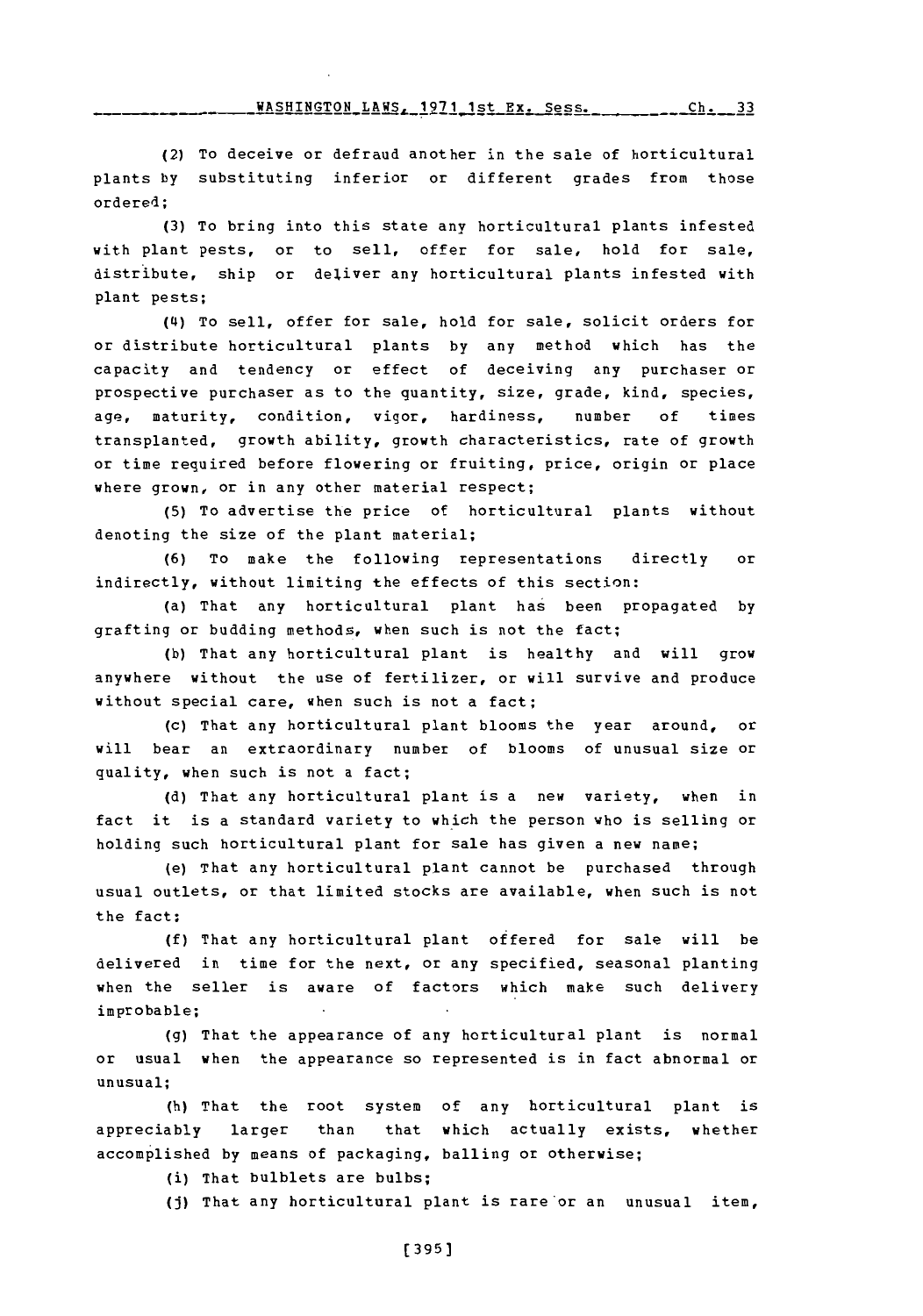when such is not the *fact;*

**(7)** To sell, offer for sale or hold for sale, or plant for another person any horticultural plants on the basis **of** grade, unless such horticultural plants have been graded and/or classified and meet the standards prescribed **by** the director for such grades and/or classifications;

**(8)** To substitute any other horticultural plant for a horticultural plant covered by an inspection certificate;

**(9)** To sell, offer for sale, or hold for sale, or plant for another person, any horticultural plant which is dead, in a dying condition, seriously broken, frozen, or damaged, or abnormally pot bound;

**(10)** To sell, offer for sale, or hold for sale, or plant for another person as other than collected horticultural plant any such collected horticultural plant within one year after its collection in its natural habitat unless it is conspicuously marked or labeled as a collected horticultural plant.

No publisher, radio and television broadcast licensee, advertising agency, or agency or medium for the dissemination of an advertisement, except the grower, packer, distributor, or seller of the article to which the advertisement relates, shall be subject to the penalties of section **27** of this act **by** reason **of** his dissemination of any false advertisement, unless he has refused on the request of the director to furnish the name and address of the grower, packer, distributor, seller, or advertising agency in the state of Washington, who caused him to disseminate such false advertisement.

NEW SECTION. Sec. **19.** When the department has cause to believe that any horticultural plants are infested or infected **by** any plant pest, chemical or other damage, the director may issue a hold order on such horticulture plants. It shall be unlawful to sell, offer for sale,-or move such plants until released in writing **by** the director.

**NEW SECTION.** Sec. 20. The director shall condemn any or all horticultural plants in a shipment or when any such horticultural plants are held for sale, or offered for sale and they are found to be dead, in a dying condition, seriously broken, damaged or frozen or abnormally potbound and shall order such horticultural plants to be destroyed or returned at shipper's option. The director's order shall be final fifteen days after the date of issuance, unless within such time the superior court of the county where the condemnation occurred shall issue an order requiring the director to show cause why his order should not be stayed.

**NEW SECTION.** Sec. 21. The director may bring an action to enjoin the violation of any provision of this act or any rule adopted

**(396)**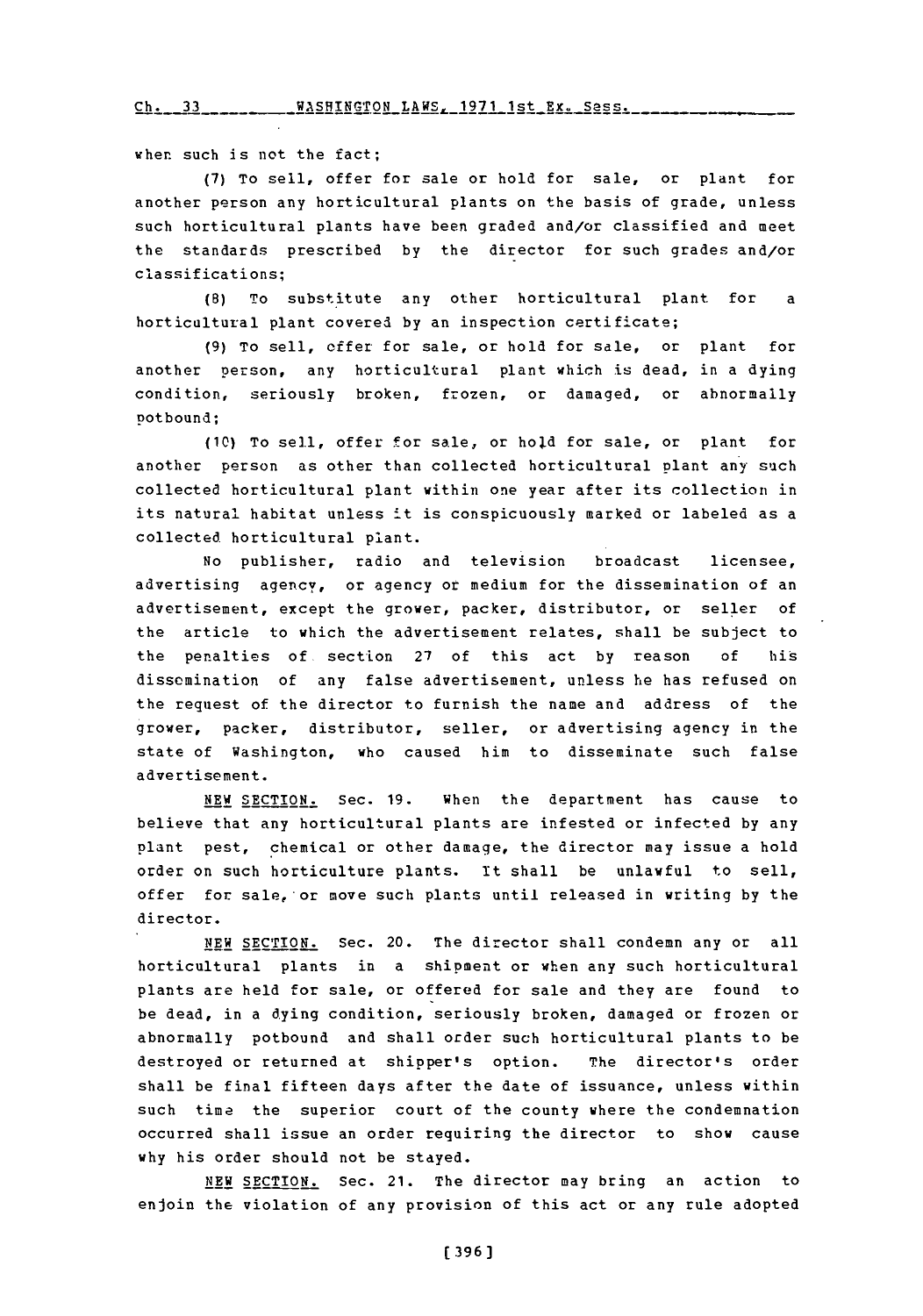WASHINGTON LAWS, 1971 1st Ex. Sess. \_\_\_\_\_\_\_\_ Ch. 33

pursuant to this act in the superior court in the county in which such violation occurs, notwithstanding the existence of other remedies at law.

**NEWI SECTION.** Sec. 22. The Drovisions of this act shall be cumulative and nonexclusive and shall. not affect any other remedy.

NEW SECTION. Sec. **23.** The enactment of this act shall not have the effect of terminating, or in any way modifying any liability, civil or criminal, which shall already be in existence on July **1, 1971.**

NEW SECTION.. Sec. 24. The repeal of RCW **15.13.010** through **15.13.210** and RCW **15. 13.900** and **15.13.910 by** section **30** of this act and the enactment of the remaining sections of this act shall not be deemed to have repealed any rules adopted under the provisions of PCW **15.13.010** -nhrougIb **15.13.210** and RCW **15. 13.900** and **15.13.910** and in effect immediately prior to such repeal and not inconsistent with the provisions **of** this act. For the purpose of this act it shall be deemed that such rules have been adopted under the provisions of this act pursuant to the provisions of chapter 34.04 RCW, concerning the adoption of rules, and any amendment or repeal of such rules after July **1, 1971,** shall be subject to the provisions of chapter 34.04 RCW concerning the adoption of rules as enacted or hereafter amended.

NEW SECTION. Sec. 25. All fees except assessment collected under the provisions of this act shall be paid to the state treasurer to be deposited in the nursery inspection account in the state general fand as provided in RCW **43.79.330** to be used only for the enforcement of this act. **All** moneys collected under the provisions of chapter **15.13** RCW and remaining in such nursery inspection account on July **1, 1971,** shall be used for the enforcement of this act. **All** the moneys in such nursery inspection account shall be subject to the provisions of RCW **43.79.330,** provided all fees collected for fruit tree, fruit tree seedling and fruit tree rootstock assessments as set forth in this act shall be deposited in the northwest nursery, fund to be used only for the Washington fruit tree certification and nursery improvement programs as set forth in this act and chapter 15.14 RCW.

**NEW SECTION.** Sec. **26.** The director may cooperate with and enter into agreements with governmental agencies of this state, other states and agencies of the federal government in order to carry out the purpose and provisions of this act.

**NEW SECTION.** Sec. **27.** Any person violating the provisions of this act or rules adopted hereunder is guilty of a misdemeanor and guilty of a gross misdemeanor for any subsequent offense, however, any offense committed more than five years after a previous conviction shall be considered a first offense.

**NEW SECTION.** Sec. 28. If any provision of this act, or its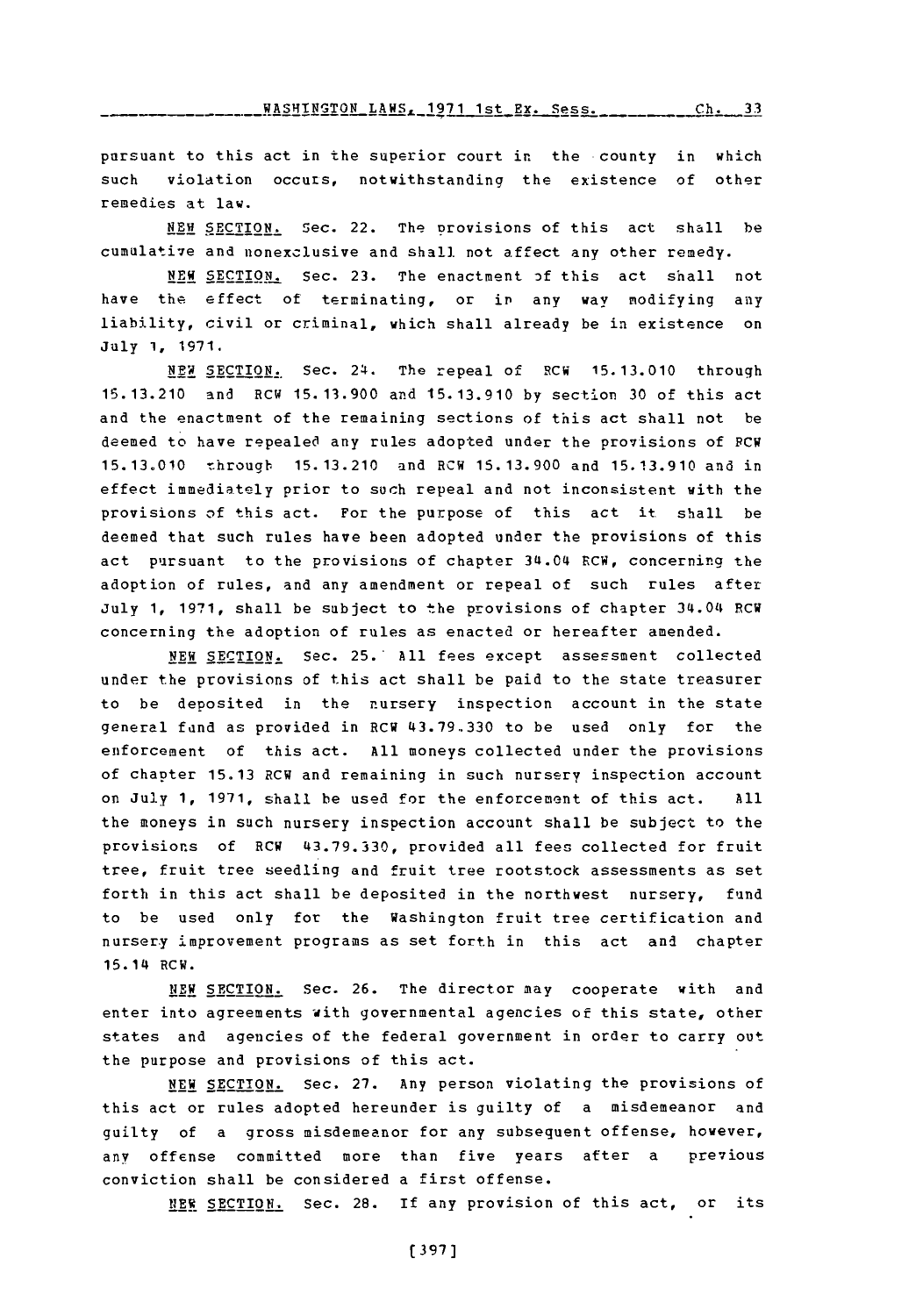Ch. **33WASHTNGTOR** LAWS. **1971** 1st **Ex.** Sess. **Ch. 33**

application to any person or circumstance is held invalid, the remainder of the act, or the application of the provision to other persons or circumstances is not affected. **NEW SECTION.** Sec. **29.** This act shall take effect on July **1, 1971.** NEW, **SECTION.** Sec. **30.** The following acts or parts of acts are each repealed: **(1)** Section **1,** chapter 221, Laws of **1961,** section **16,** chapter 240, Laws of **1967** and RCW **15.13.010;** (2) Section 2, chapter 221, Laws of **1961,** section **17,** chapter 240, Laws of **1967** and RCW **15.13.020; (3)** Section **3,** chapter 221, Laws of **1961,** section **18,** chapter 240, Laws of **1967** and RCW **15.13.030;** (4) Section 4, chapter 221, Laws of **1961** and RCW 15. 13.040; **(5)** Section 20, chapter 240, Laws of **1967** and RCW **15.13.045; (6)** Section **5,** chapter 221, Laws of **1961** and RCW **15.13.050; (7)** Section **6,** chapter 221, Laws of **1961** and RCW **15.13.060; (8)** Section **7,** chapter 221, Laws of **1961** and RCW **15.13.070; (9)** Section **8,** chapter 221, Laws of **1961** and RCW **15.13.080; (10)** Section **9,** chapter 221, Laws of **1961** and RCW **15.13.090;** (11) Section 21, chapter 240, Laws of 1967 and RCW 15.13.095; (12) Section 10, chapter 221, Laws of 1961 and RCW 15.13.100; **(13)** Section 11, chapter 221, Laws of 1961 and RCW 15.13.110; Section 12, chapter 221, Laws of **1961** and RCW **15. 13.120;** (14) Section **13,** chapter 221, Laws of **1961** and RCW **15.13.130; (15)** (16) Section 14, chapter 221, Laws of 1961 and RCW 15.13.140; Section **15,** chapter 221, Laws of **1961** and RCW **15. 13.150; (17)** Section **16,** chapter 221, Laws of **1961** and RCW **15. 13.160; (18)** Section **17,** chapter 221, Laws of **1961** and RCW **15. 13.170; (19)** (20) Section 18, chapter 221, Laws of 1961 and RCW 15.13.180; (21) Section 19, chapter 221, Laws of 1961 and RCW 15.13.19C; (22) Section 20, chapter 221, Laws of 1961, section 19<sub>4</sub> chapter 240, Laws of **1967** and RCW **15.13.200; (23)** Section 21, chapter 221, Laws of **1961** and RCW **15. 13.210;** (24) Section 22, chapter 221, Laws of **1961** and RCW **15.13.900;** and **(25)** Section **23,** chapter 221, Laws of **1961** and ECH **15. 13.910.** Passed the Senate April **7, 1971.** Passed the House April **6, 1971.** Approved **by** the Governor April 14, **1971** with the exception of an item in Section **1** and an item in Section **10** which is vetoed. Filed in Office of Secretary of State April **16,1971.** Note: Governor's explanation of partial veto is as